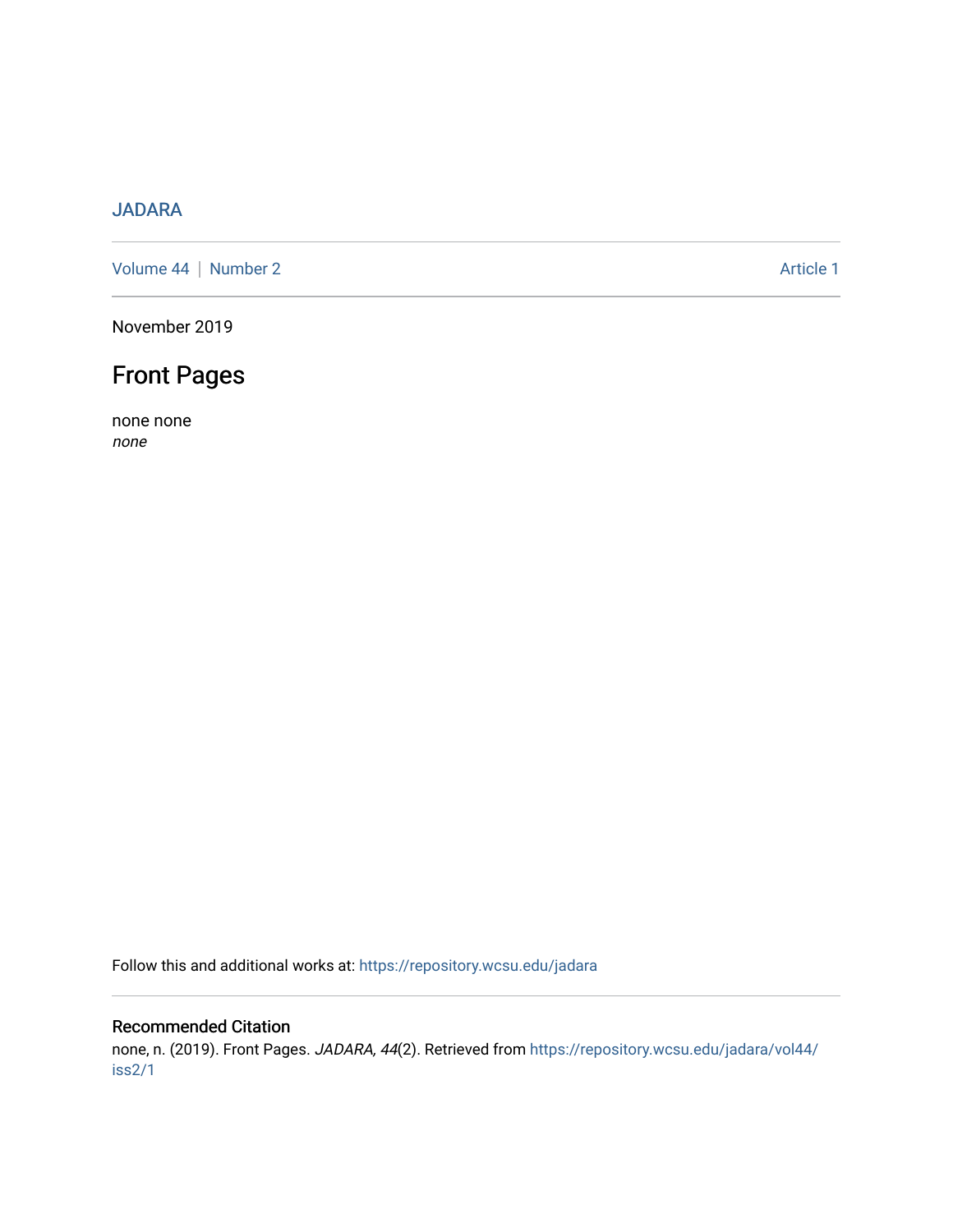# JADARA

A Journal for Professionals Networking for Excellence in Service Delivery with Individuals who are Deaf or Hard of Hearing



## Volume 44 Number 2 Winter 2011

1

ISSN 0899-9228

Published by WestCollections: digitalcommons@wcsu, 2011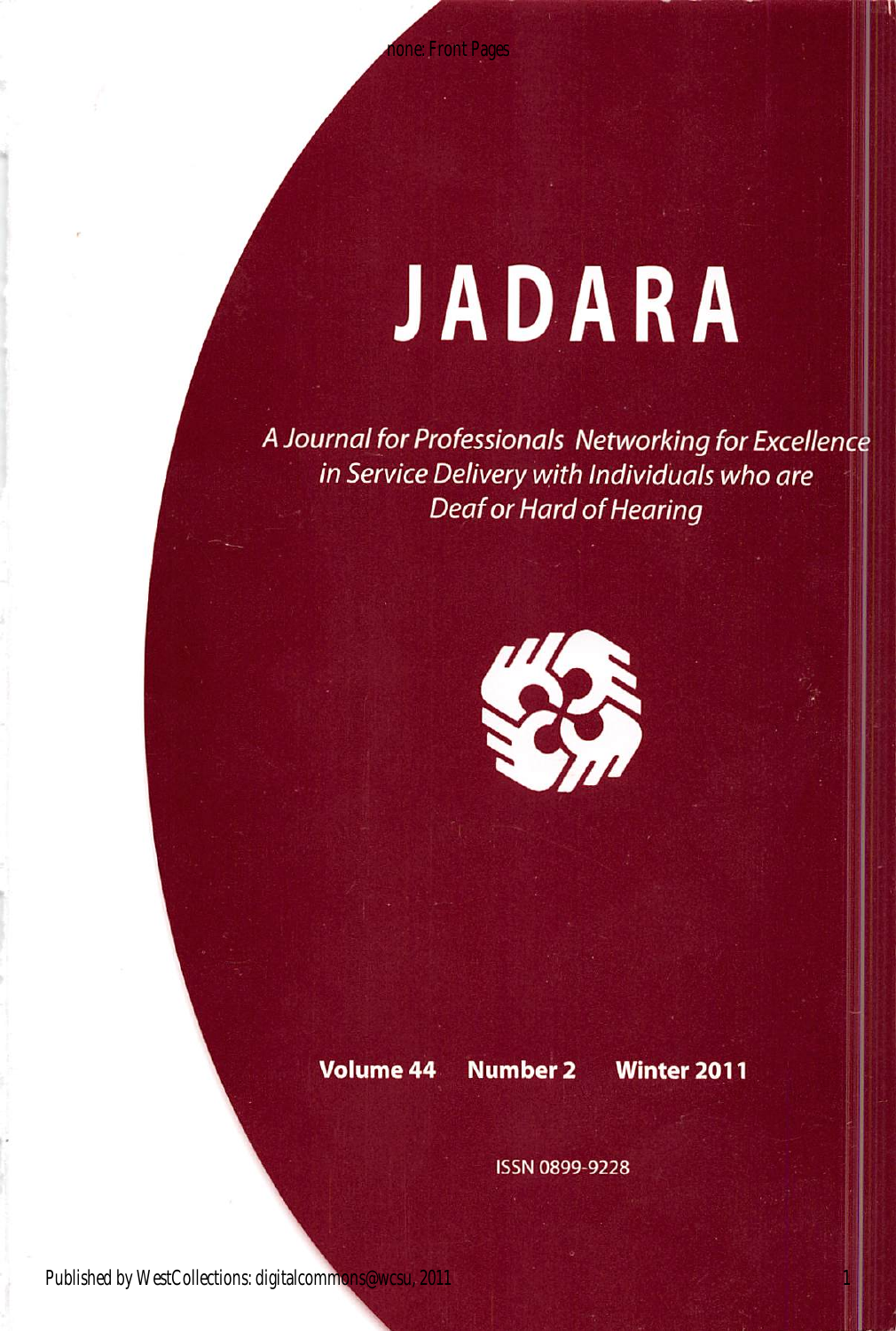*JADARA, Vol. 44, No. 2 [2011], Art. 1*



## The official publication of ADARA

A Journal for Professionals Networking for Excellence in Service Delivery with Individuals who are Deaf or Hard of Hearing

> Senior Editor David M. Feldman, Barry University

## Editorial Review Board

Carol Carman University of Houston - Clear Lake

Lawrence H. Pick Gallaudet University

Steven Hardy-Braz Farmville, NC

Shawn P. Saladin The University of Texas - Pan American

Denise Kavin PEPNet-Northeast

Irene Leigh Gallaudet University

Gabriel 1. Lomas Western Connecticut State University

Steven R. Sligar East Carolina University

McCay Vernon South Ponte Vedra Beach, FL